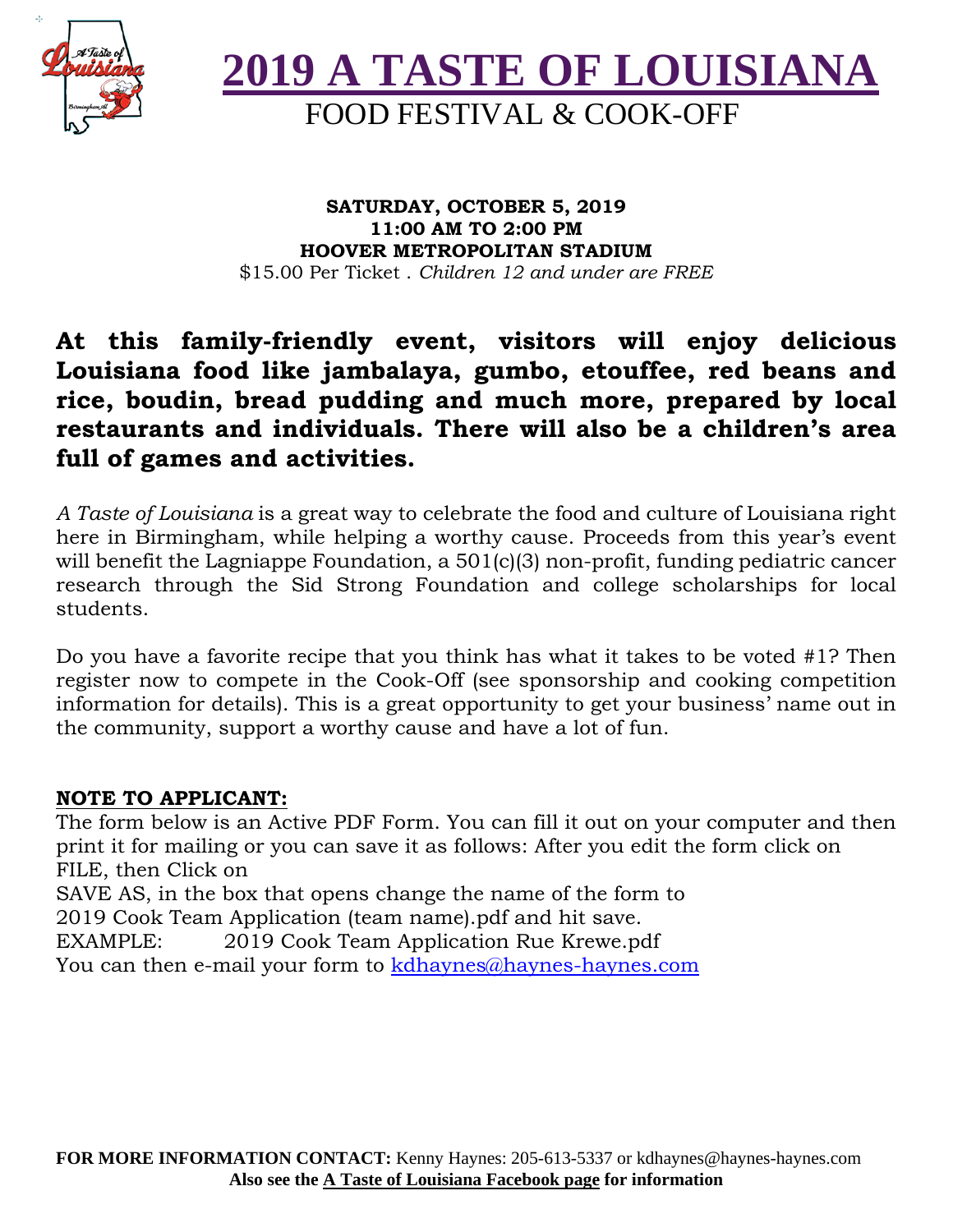

# **PRESENTING SPONSOR - \$7,500 (1)**

#### **Pre-Event:**

- **Listed on event logo as** *Presented By*
- **Promotion and marketing as an exclusive presenting sponsor of the event**
- **Company name and/or logo included in:** 
	- **1) All press releases**
	- **2) All TV and radio coverage/interviews**
	- **3) All print advertisements and promotional media (social**
	- **media/website/online marketing**
	- **4) All event social media posts (minimum of 4 posts)**
	- **5) One sponsored Facebook ad**
	- **6) All email blast campaigns**
- **Logo to appear on website Home page and Sponsor page**
- **Link to corporate website from logo on website**
- **Opportunity to have representative as an event chair or co-chair**
- **Logo to be included on electronic tickets**
- **Special hashtag #yourcompanyname to be used in targeted social media posts**
- **Industry exclusivity at the event**

#### **Event:**

- **Company logo/banner can be hung next to the ENTRANCE for high exposure**
- **Prominent booth space for your company**
- **Logo recognition on signage and banners throughout event**
- **Recognition as Presenting Sponsor by Emcee repeated throughout the event**
- **20x20 location for promotional displays and merchandising opportunities, including the right to give away premium items, coupons or product samples (Sponsor will be responsible to bring their own 20x20 tent/signage)**
- **4 tables AND chairs will be provided**
- **logo on all t-shirts as presenting sponsor**
- **20 General Admission vendor wristbands**
- **Company receives 20 event t-shirts**
- **Company representative invited to sit on judge's panel for cook-off**
- **Free optional entry in the cook-off competition for two teams**
- **1st right of refusal for the 2020 Presenting Sponsor**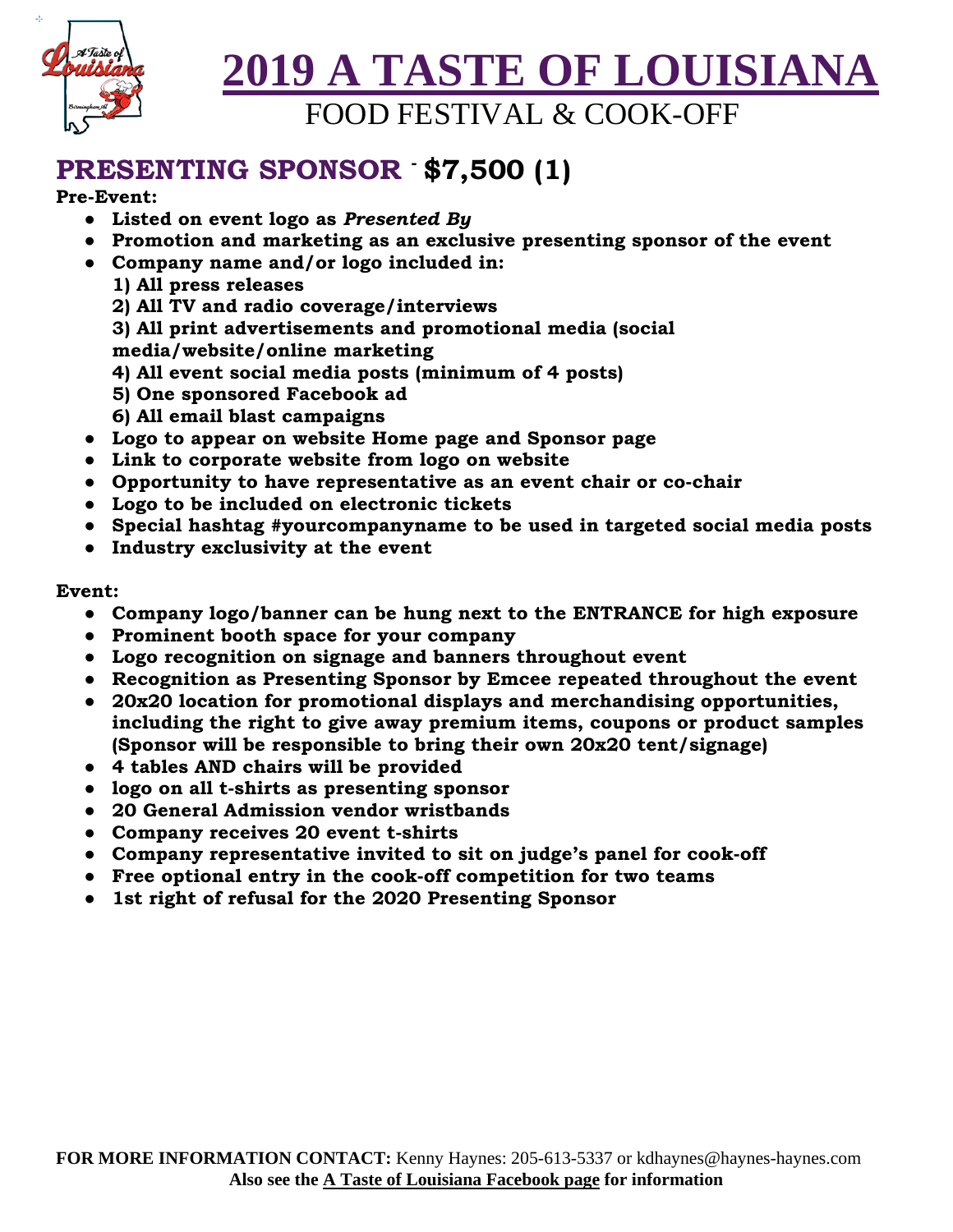

# **2019 A TASTE OF LOUISIANA**

FOOD FESTIVAL & COOK-OFF

### **MARDI GRAS SPONSORS - \$5,000 (5)**

**Get your business exposure representing the food and beverage aspects of the event. As Mardi Gras sponsors you will be featured as the King of Mardi Gras. Each attendee will receive a Mardi Gras style set of beads as they enter the event compliments of our Mardi Gras sponsors Your name and/or logo will appear on all signage (and social media) and: 1) Website Sponsor page 2) Promotional flyers and posters 3) ATOL t-shirt as first tier sponsor Name inclusion in event press release Dedicated social media mention Dedicated e-blast Onsite logo placement Complimentary 10x10 booth space with table for your cook team Cooking competition fee will be waived You will also receive 10 wristbands for the event** 

### **ZYDECO SPONSORS - \$3,000 (5)**

**Get your business exposure representing the musical entertainment that turns the event into a party. You will get your name and/or logo placed on all signage (and social media) and: 1) Website Sponsor page 2) Promotional flyers and posters 3) ATOL t-shirt as second tier sponsor Name inclusion in event press release Dedicated social media mention Dedicated e-blast Onsite logo placement Complimentary 10x10 booth space with table for your cook team** 

**Cooking competition fee will be waived** 

**You will also receive 10 wristbands for the event** 

### **LAGNIAPPE SPONSORS \$2,000 (5)**

**Get your business exposure representing the children's entertainment. You will get your name and/or logo placed on all signage (and social media) and: 1) Website Sponsor page** 

- **2) Promotional Flyers and Posters**
- **3) ATOL t-shirt as third tier sponsor**
- **Dedicated Social Media Mention**

**Complimentary 10x10 booth space and table for your cook team** 

**Cooking competition fee will be waived** 

**You will also receive 10 wristbands for the event**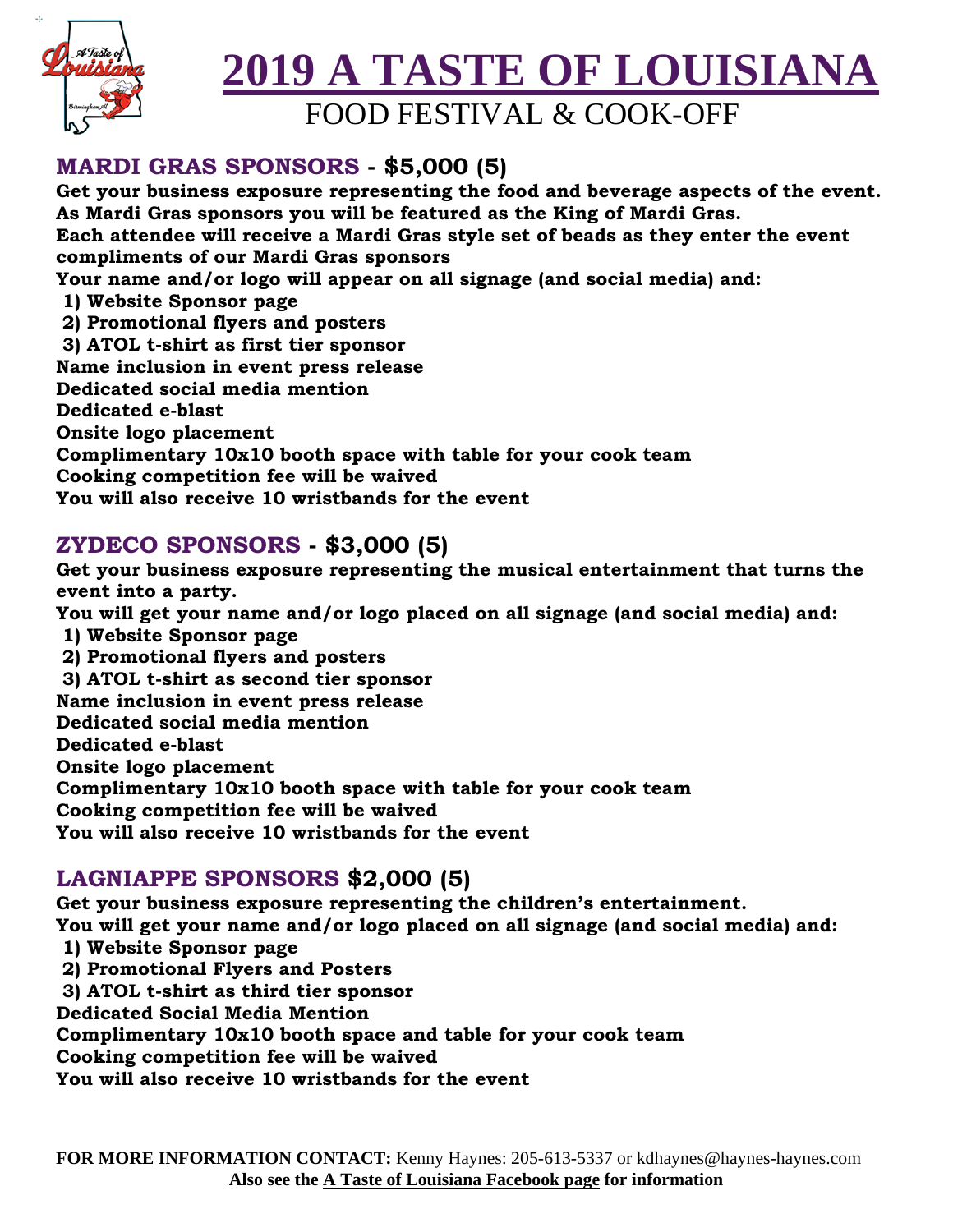

## **SPONSOR REGISTRATION FORM**

| Email:                                                                                                   |                                                                                                                                                                                                                                                                                                                                                                                                                                                                                                                  |
|----------------------------------------------------------------------------------------------------------|------------------------------------------------------------------------------------------------------------------------------------------------------------------------------------------------------------------------------------------------------------------------------------------------------------------------------------------------------------------------------------------------------------------------------------------------------------------------------------------------------------------|
| ENTRY TYPE (CHECK ONE):                                                                                  |                                                                                                                                                                                                                                                                                                                                                                                                                                                                                                                  |
| Presenting Sponsor (\$7,500)                                                                             | Cook Team? Yes/No                                                                                                                                                                                                                                                                                                                                                                                                                                                                                                |
| Mardi Gras Sponsor (\$5,000)                                                                             | Cook Team? Yes/No                                                                                                                                                                                                                                                                                                                                                                                                                                                                                                |
| _____Zydeco Sponsor (\$3,000)                                                                            | $\begin{tabular}{c} \multicolumn{2}{c} {\textbf{1}}\\ \multicolumn{2}{c} {\textbf{2}}\\ \multicolumn{2}{c} {\textbf{3}}\\ \multicolumn{2}{c} {\textbf{4}}\\ \multicolumn{2}{c} {\textbf{5}}\\ \multicolumn{2}{c} {\textbf{6}}\\ \multicolumn{2}{c} {\textbf{6}}\\ \multicolumn{2}{c} {\textbf{6}}\\ \multicolumn{2}{c} {\textbf{7}}\\ \multicolumn{2}{c} {\textbf{8}}\\ \multicolumn{2}{c} {\textbf{9}}\\ \multicolumn{2}{c} {\textbf{1}}\\ \multicolumn{2}{c} {\textbf{1}}\\ \multicolumn$<br>Cook Team? Yes/No |
| Lagniappe Sponsor (\$2,000)                                                                              | Cook Team? Yes/No                                                                                                                                                                                                                                                                                                                                                                                                                                                                                                |
| Will you be providing your own tent? Yes/No                                                              |                                                                                                                                                                                                                                                                                                                                                                                                                                                                                                                  |
| <b>METHOD OF PAYMENT:</b>                                                                                |                                                                                                                                                                                                                                                                                                                                                                                                                                                                                                                  |
| <b>Credit Card:</b> Visa _____ MC _____ AMX _____ Discover _____<br>$Card \#$                            |                                                                                                                                                                                                                                                                                                                                                                                                                                                                                                                  |
| Exp. MO. _____ YR. _____ 3-Digit Security Code ___________ Billing Zip Code ____________                 |                                                                                                                                                                                                                                                                                                                                                                                                                                                                                                                  |
| <u>OR</u>                                                                                                |                                                                                                                                                                                                                                                                                                                                                                                                                                                                                                                  |
| <b>Check:</b><br>Make check payable to: Lagniappe Foundation<br>Enclosed is my payment for $\frac{1}{2}$ |                                                                                                                                                                                                                                                                                                                                                                                                                                                                                                                  |
| Mail completed registration forms to:                                                                    | Kenny Haynes                                                                                                                                                                                                                                                                                                                                                                                                                                                                                                     |

1600 Woodmere Drive Birmingham, AL 35226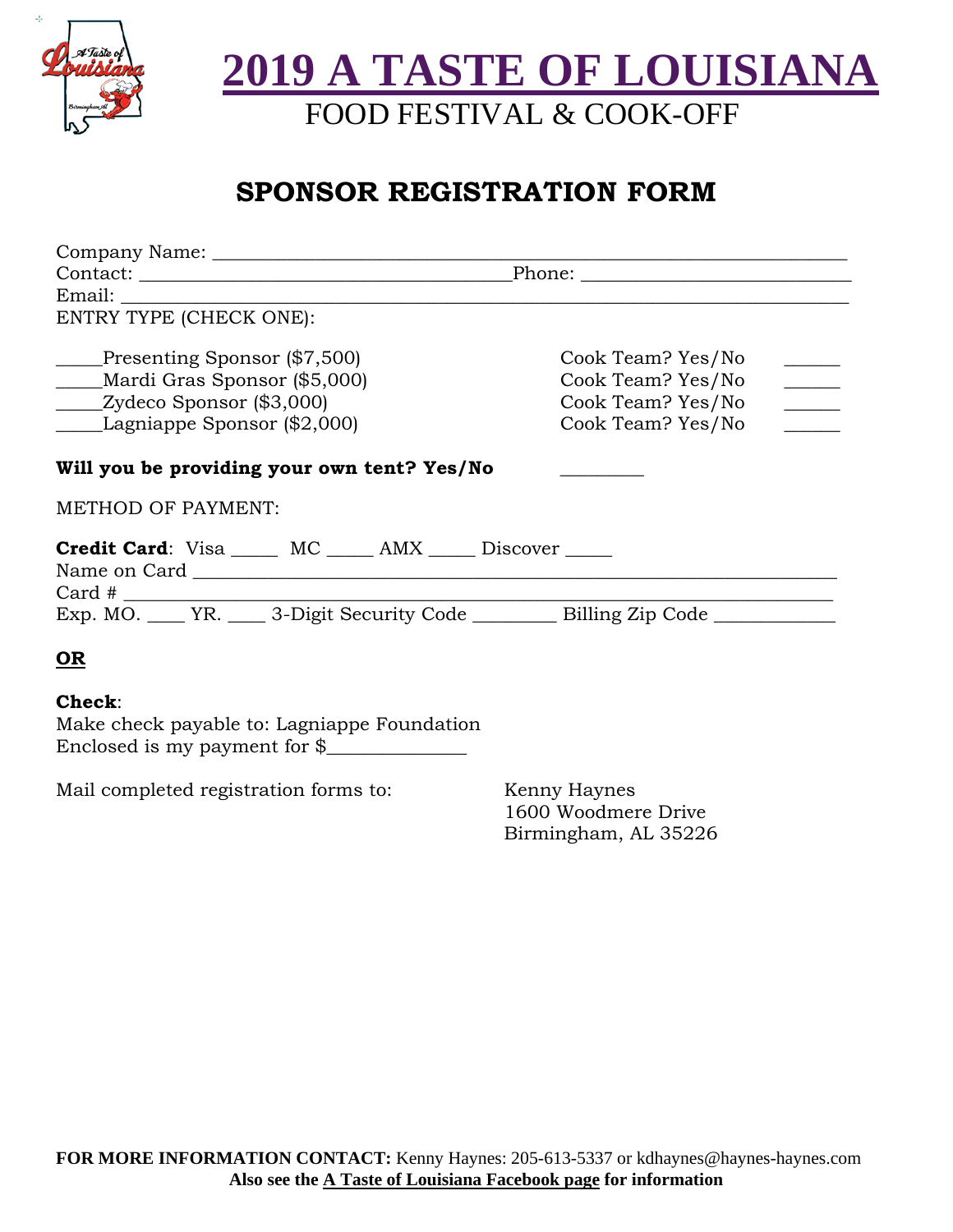

### **OCTOBER 5, 2019, 11 AM – 2 PM HOOVER METROPOLITAN STADIUM, HOOVER, AL**

## **COOK-OFF REGISTRATION FORM**

DEADLINE IS September 24, 2019

Serve your favorite Louisiana food and compete for the title. A 10x10 space, one 8' table, a sign with your team name, and up to five wristbands will be provided. You may bring your own 10x10 tent or a tent can be provided for an additional \$100, if requested by September 13th. Read Guidelines & Rules for more information.

### **Will you be providing your own tent? Yes/No**

### Circle One: **AMATEUR**- \$100 **PROFESSIONAL**- \$250 **STUDENT**- \$50

| <b>Credit Card:</b> Visa _____ MC _____ AMX _____ Discover _____<br>Exp. MO. ______ YR. _____ 3 or 4 Digit Security Code ________<br>Billing Zip Code<br>Make check payable to: Lagniappe Foundation<br>Kenny Haynes<br>Enclosed is my payment for $\frac{8}{2}$<br>Lagniappe Foundation<br>1600 Woodmere Drive<br>Mail completed registration forms to: |                      |  |
|----------------------------------------------------------------------------------------------------------------------------------------------------------------------------------------------------------------------------------------------------------------------------------------------------------------------------------------------------------|----------------------|--|
|                                                                                                                                                                                                                                                                                                                                                          | Birmingham, AL 35226 |  |
| The same state of the A same state of the A same state of the A same state of the A<br>Taste of Louisiana Food Cook-Off and my Cookin' Krewe will abide by the rules provided on<br>the A Taste of Louisiana Cook-Off Rules page.                                                                                                                        |                      |  |

 ${\rm Signature}$   ${\rm Date}$ 

**FOR MORE INFORMATION CONTACT:** Kenny Haynes: 205-613-5337 or kdhaynes@haynes-haynes.com **Also see the A Taste of Louisiana Facebook page for information**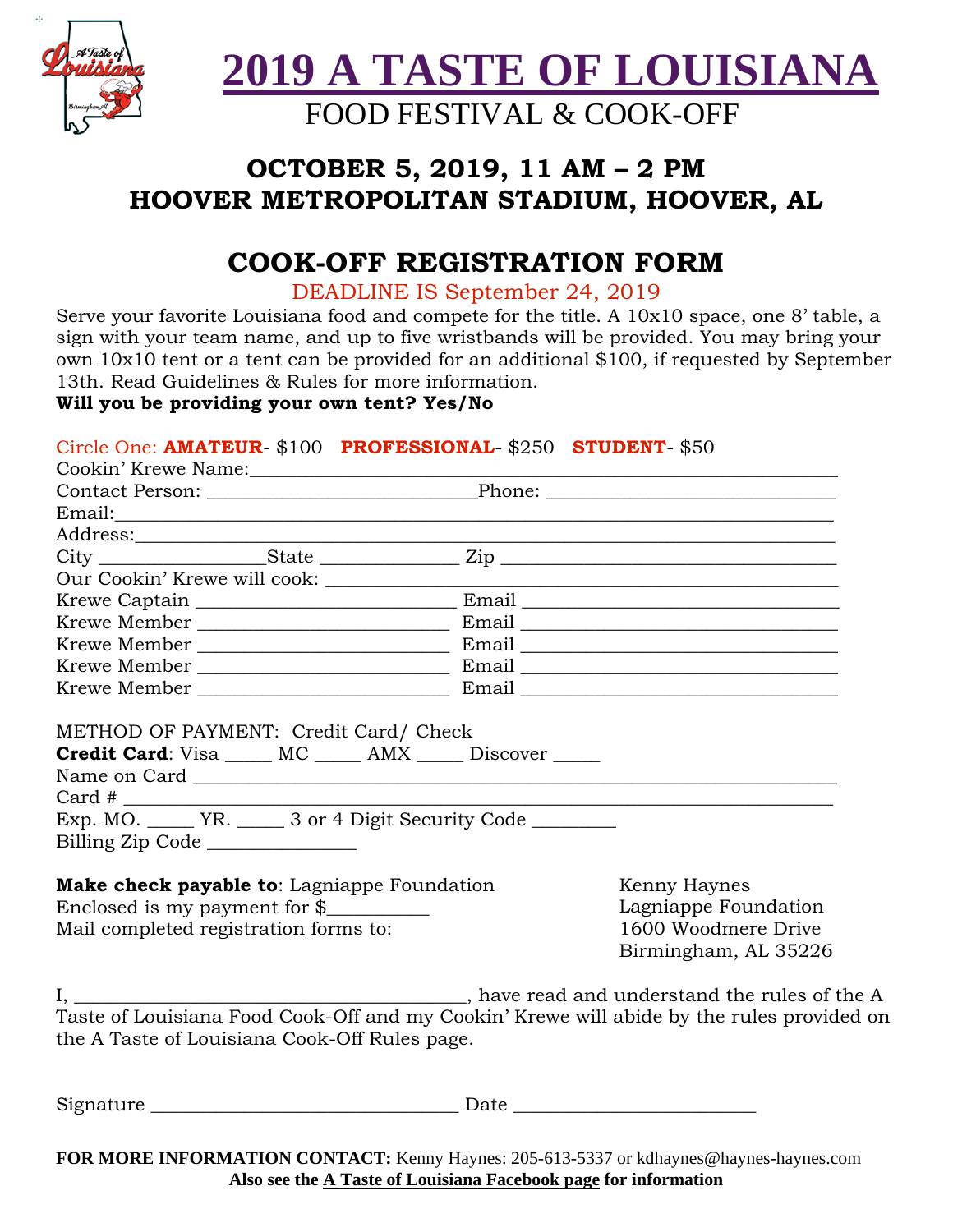

Thank you for participating in the *2019 A Taste of Louisiana Food Festival & Cook-Off*. Proceeds from this fun and tasty event will benefit the Lagniappe Foundation, funding pediatric cancer research through the Sid Strong Foundation and scholarships for local college students. It is open to professional and amateur "Cookin' Krewes." Following are the basic rules and guidelines.

#### GUIDELINES:

Check-in: Festival grounds open at 8:00 AM Saturday morning for all sponsors and delivery trucks. Due to limited space, no campers/trailers are allowed in cooking area. All vehicles may unload and then be moved to the designated parking area by 10:00 AM. ATOL committee members will be present to help sponsors get to their booth locations.

Decorations: Contestants are encouraged to decorate extensively and have lots of fun with the public. You may use any kind of family friendly Cajun, Mardi Gras or Louisiana themed decorations.

Food: Food will be served to the public from 11:00 AM to 2:00 PM or until you run out.

\* Food service gloves MUST be worn when handling and serving food

\* Food must be kept at a safe temperature (140 degrees or more for hot food and 39 degrees or less for cold food)

- \* Contestant must prepare/cook in a sanitary manner
- \* Contestants MUST provide all food
- \* Cooking conditions subject to inspection by ATOL chairpersons and/or Health Department
- \* No pets allowed in food prep/cooking areas
- \* Please display a list of ingredients at your booth

Cooking Location: Contestants are encouraged, but not required to prepare food on site. However, food must be prepared by the entering sponsor.

Booth: Booth size is 10' x 10'. Promotional items may be handed out to festival goers. You are welcome to display any signs, banners, or ads within your space for your Team/Company. Contestants must bring their own equipment including chairs, tents, butane cookers, fire extinguishers, etc. Due to circuit limitations, do not anticipate that electricity will be available for contestants. Water will be available.

Awards: Awards presentations will begin at 1:30 pm. (see rules for judging details).

Clean-up: By the end of the Festival & Cook-off, you must clean up your booth site, and return site to its original condition. Dumpsters will be provided but please bring your own trash bags.